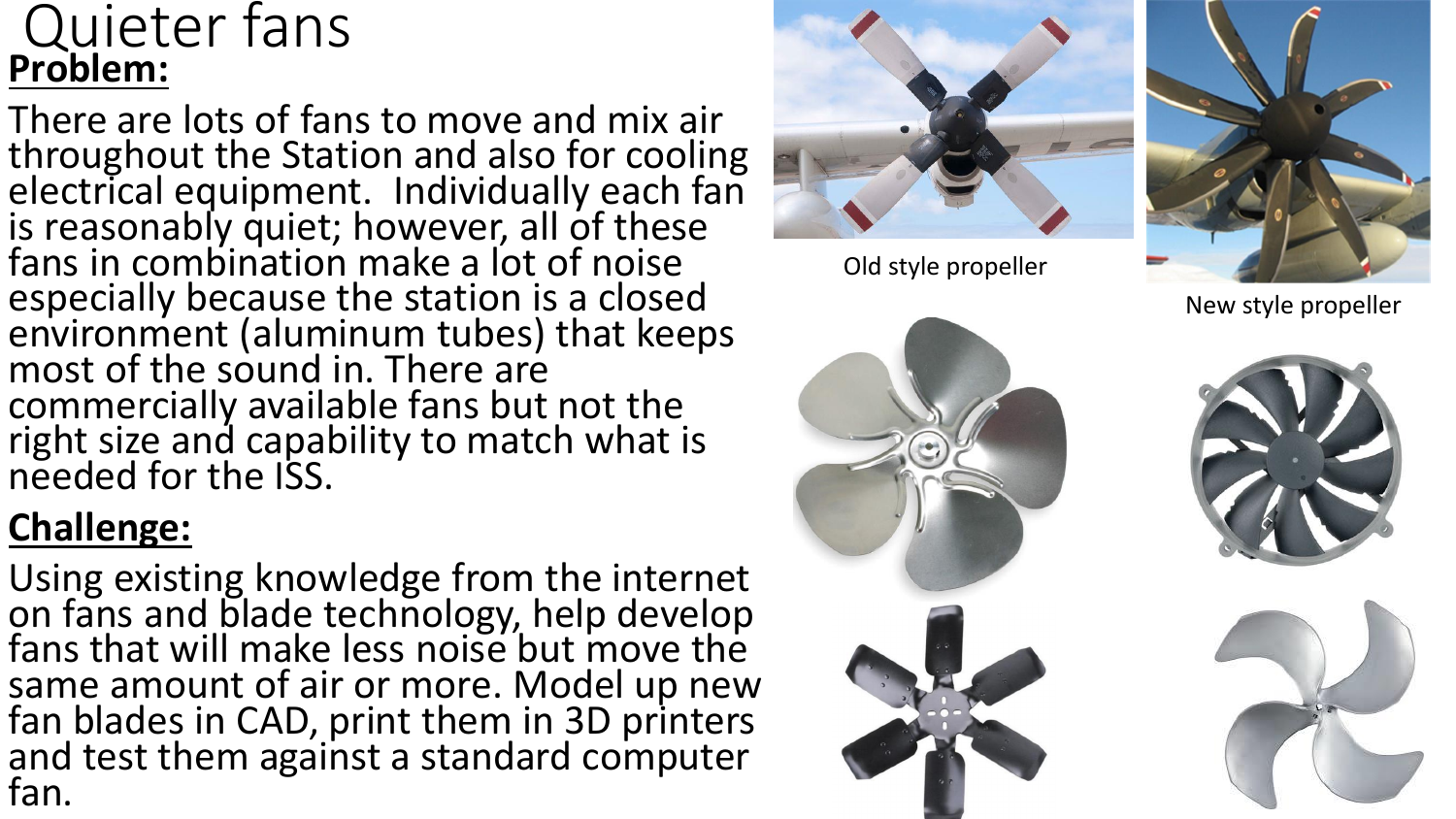## Propellers and wings

- As airplanes got faster, engineers realized that the size and shape of the wing needed to change. Wings went from tear drop shaped cross section to much flatter and skinnier. They went from being strait out from the fuselage to swept back. This related to how much lift they needed for the speeds they were flying.
- Propellers on boats and on airplanes are the same as wings, whether they are in the air or in the water, they just rotate and push a fluid. So as propellers rotate faster or move more air or water, they also need to change.









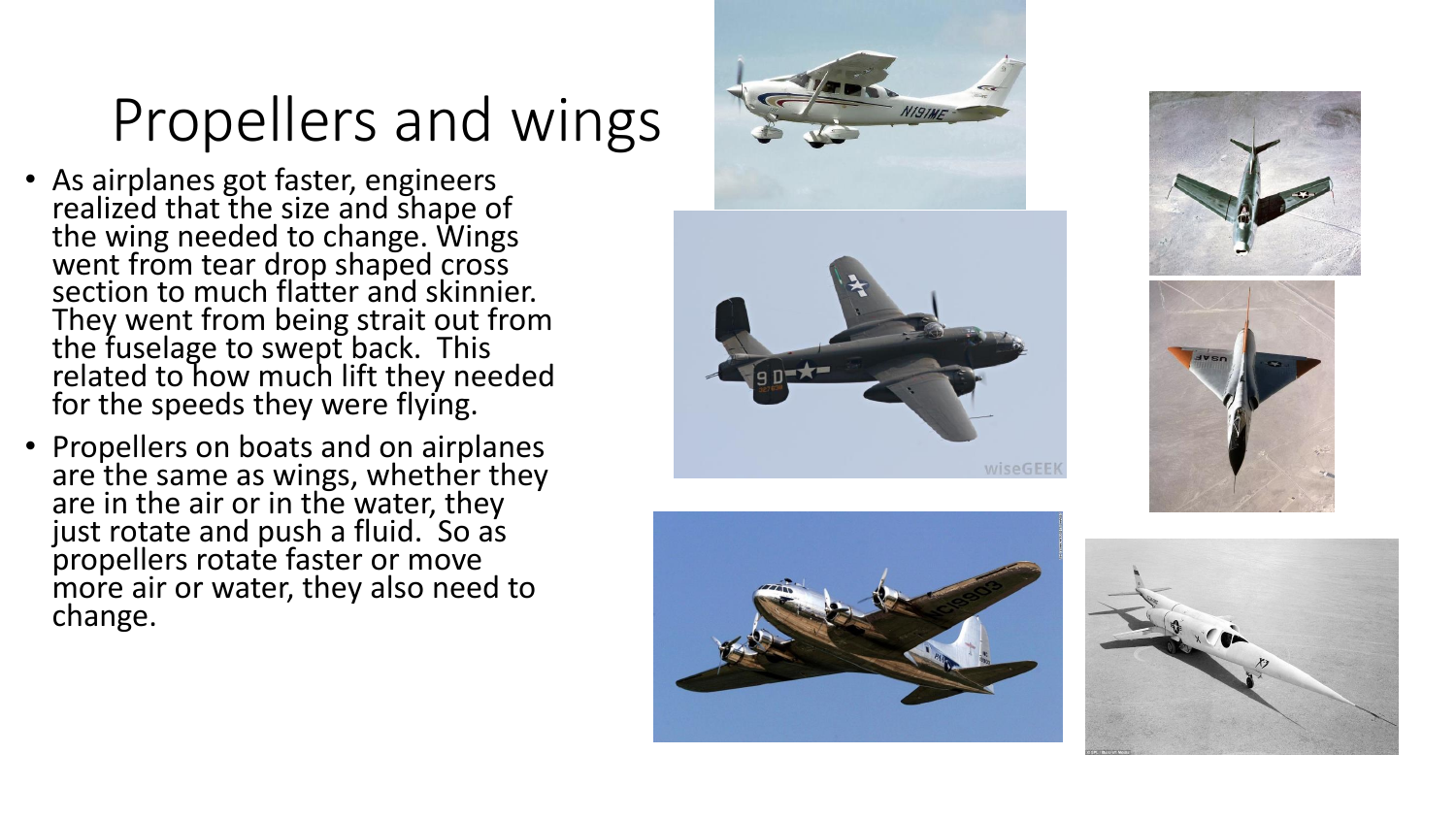# Submarines

• When a propeller turns in the water, water is pushed equally by each blade. When the propeller exceeds a specific speed, bubbles are created on the blades and then collapse in the water column after leaving the blade. The creation and collapse of the bubbles causes sound and referred to as cavitation. This is unwanted noise if you are in a submarine. In the quest to develop quieter submarines, new propellers were designed that were different from other propellers. Instead of having 3 or 4 blades that were all the same, there might be 7 blades where each blade might be slightly different. One blade might be 5 ft long and a pitch of 10 degrees but the next blade might be 4.9 ft and have a pitch of 11 degrees and slightly wider to make up for the surface area lost to the length. The next blade might be 4.8 ft and 12 degrees. By making each blade slightly different but still push the same amount of water, cavitation was decreased or stopped. This made the new submarines quieter while underway than an older submarine tied up to the dock.



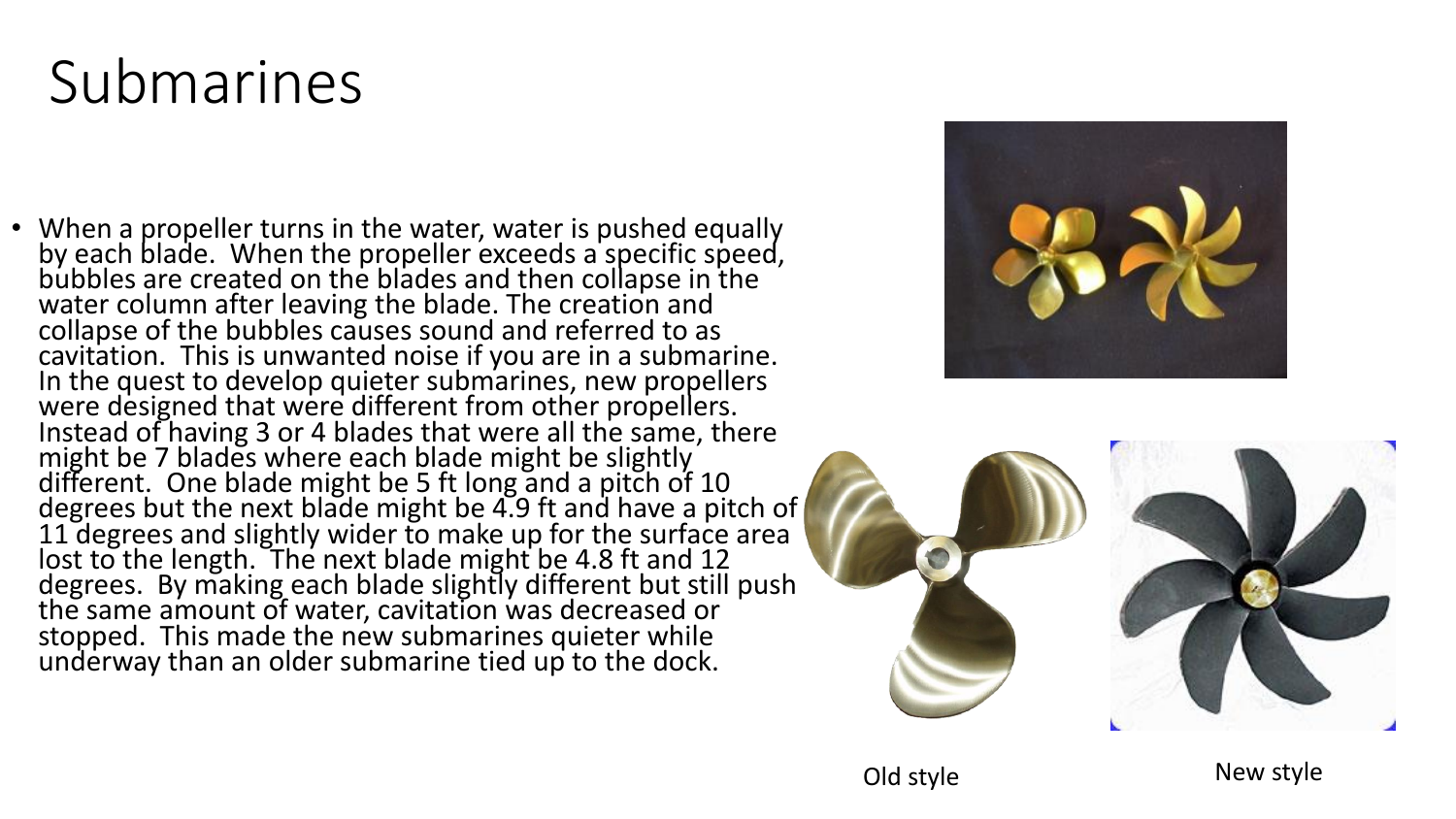# **Helicopters**

- Some of the same techniques were later used on helicopters and airplane props but instead of cavitation in the water, they were working on cutting down the sound from the tips of the blades getting close to the speed of sound. Instead of having long straight blades with square ends, the new blades were slightly curved with more rounded tips. Some blades are wider close to the center and skinnier further out. Some helicopters have rear rotors where the blades do not all have the same spacing **but they are still balanced** to prevent them from flying apart when spun up. These techniques are for decreasing the sound but still giving the same amount of air flow for the same rotational speed.
- Drone designers are using similar techniques in developing their propeller blades.



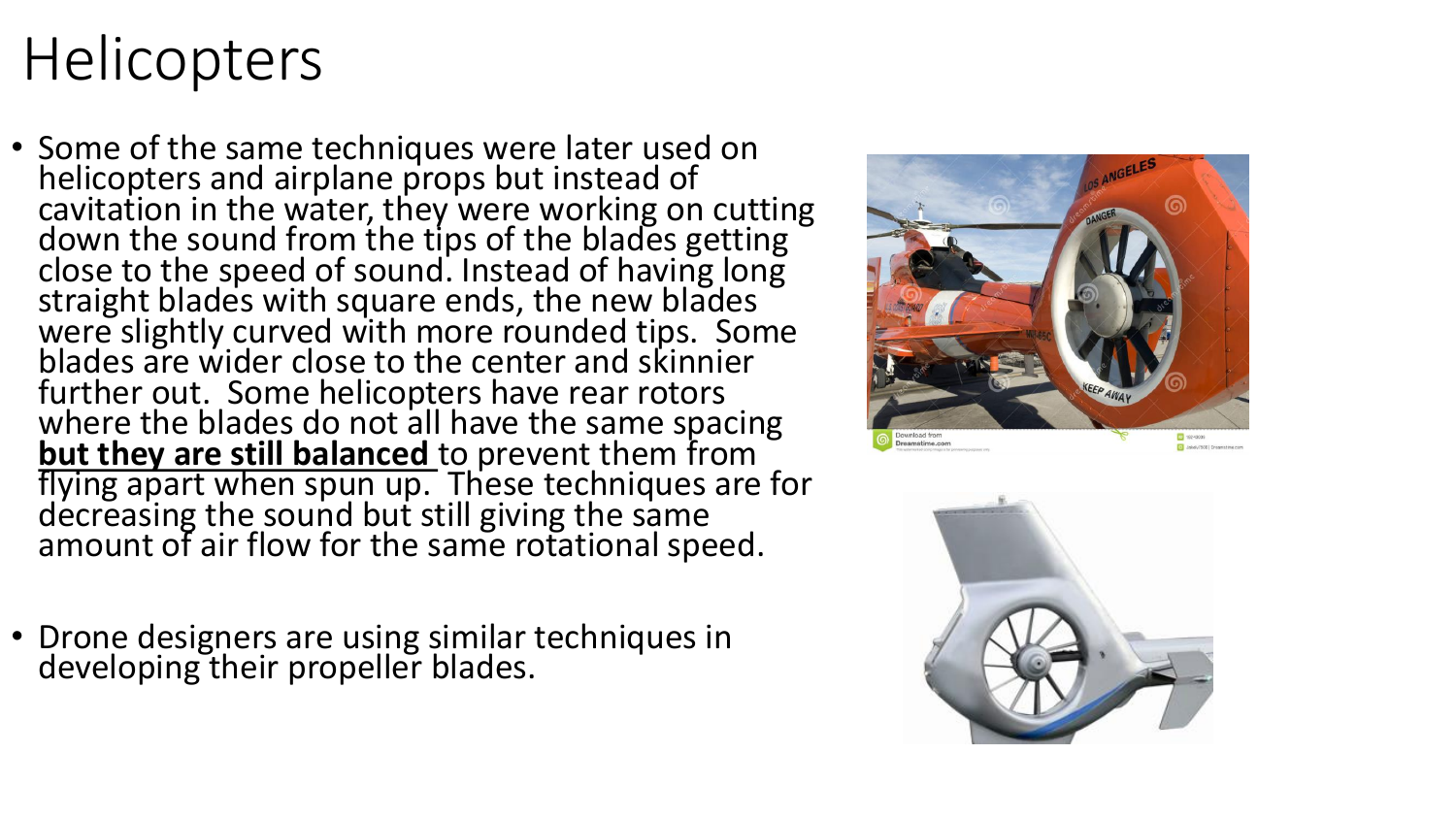# Things to look up

- Some blade manufactures are putting bumps on the front of the blades (tubercles) to effect the laminar flow over the surface. This idea came from the shape of the flippers on whales and is expected to decrease the friction of the air on the wing surface.
- These are just a few of the ideas and techniques that are driving the new wing and propeller designs happening today. Your first steps in this project is to study up on wings and look for technology that may help you get the quieter edge on the cooling fans. Once you





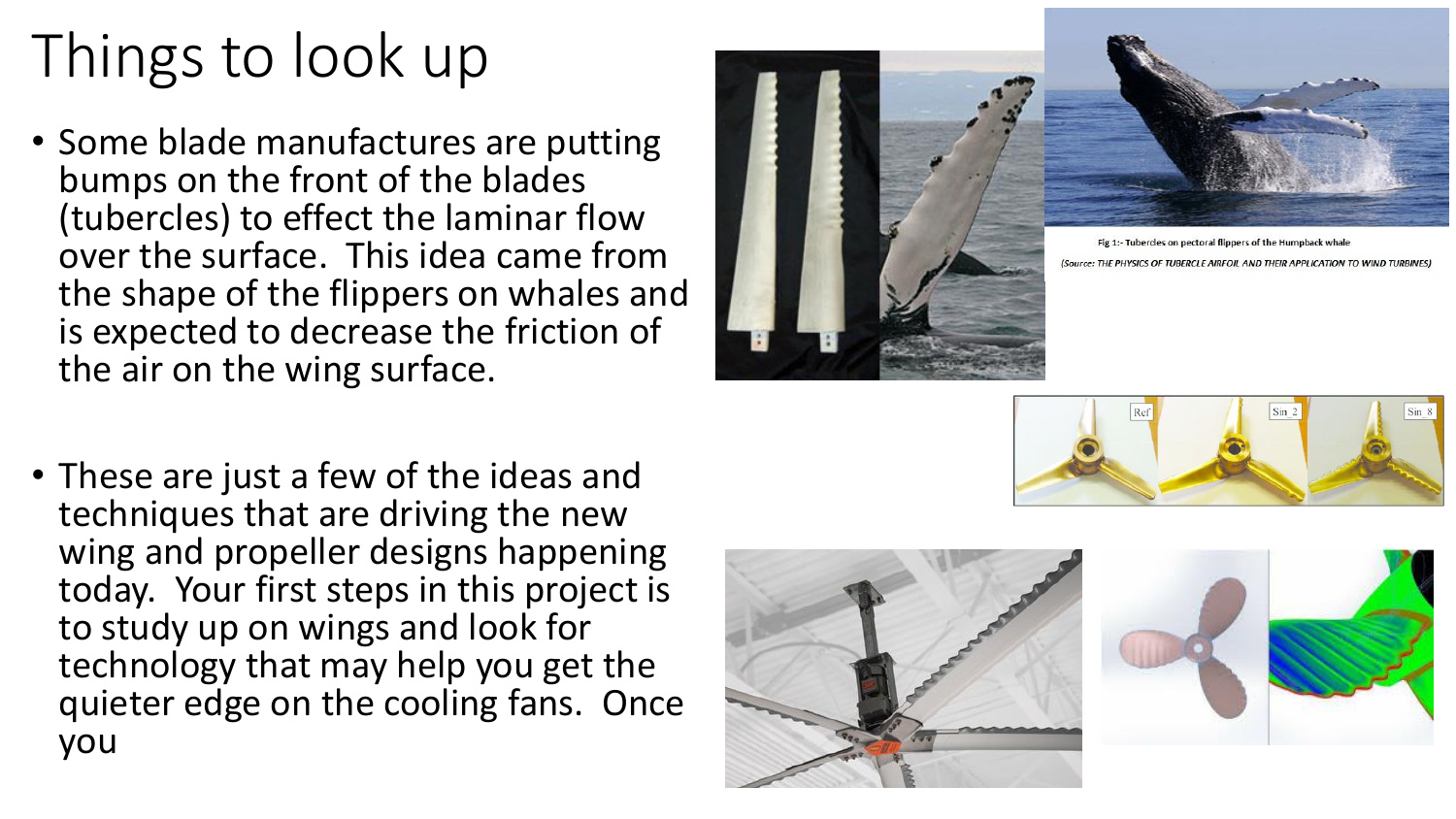### THE CHALLENGE—make this fan quieter



http://www.sears.com/universal-parts-universalbathroom-fan-replacement-exhaust-fan/p-[SPM9774843422?sid=IDx20110310x00001i&gclid=](http://www.sears.com/universal-parts-universal-bathroom-fan-replacement-exhaust-fan/p-SPM9774843422?sid=IDx20110310x00001i&gclid=EAIaIQobChMI8My1vM7I1gIVFLXACh29Ww-8EAkYASABEgK_ofD_BwE&gclsrc=aw.ds&dclid=CLKo7cnOyNYCFcehswodnqMJgQ) EAIaIQobChMI8My1vM7I1gIVFLXACh29Ww-8EAkYASABEgK\_ofD\_BwE&gclsrc=aw.ds&dclid=CLK o7cnOyNYCFcehswodnqMJgQ#

- This is a generic fan commonly used for cooling or venting equipment at home that is cheap and easy to obtain. It is not used by NASA but the fan is easily changed out from the motor and its accessibility makes it so every school can get one. Mount this motor with the **smaller fan**  and measure the sound coming off it. Some of the sound will come from the motor and some of the sound will come from the fan. Then design and print a fan that will mount to the same motor and measure the sound coming off your fan. Are they producing the same amount of air flow? Your first fan may be louder than the original fan—don't be discouraged, make some changes and try again. If your first fan is quieter than the original try to make it quieter with some other minor changes. Expect to make a couple of iterations before you get a quieter fan.
- Utility fan motor made to replace both C-Frame and 3 1/2" round styles of motors. 120 volts, 3000 RPM. The shaft measures 3/16" x 1 1/4", the stack size is 5/8".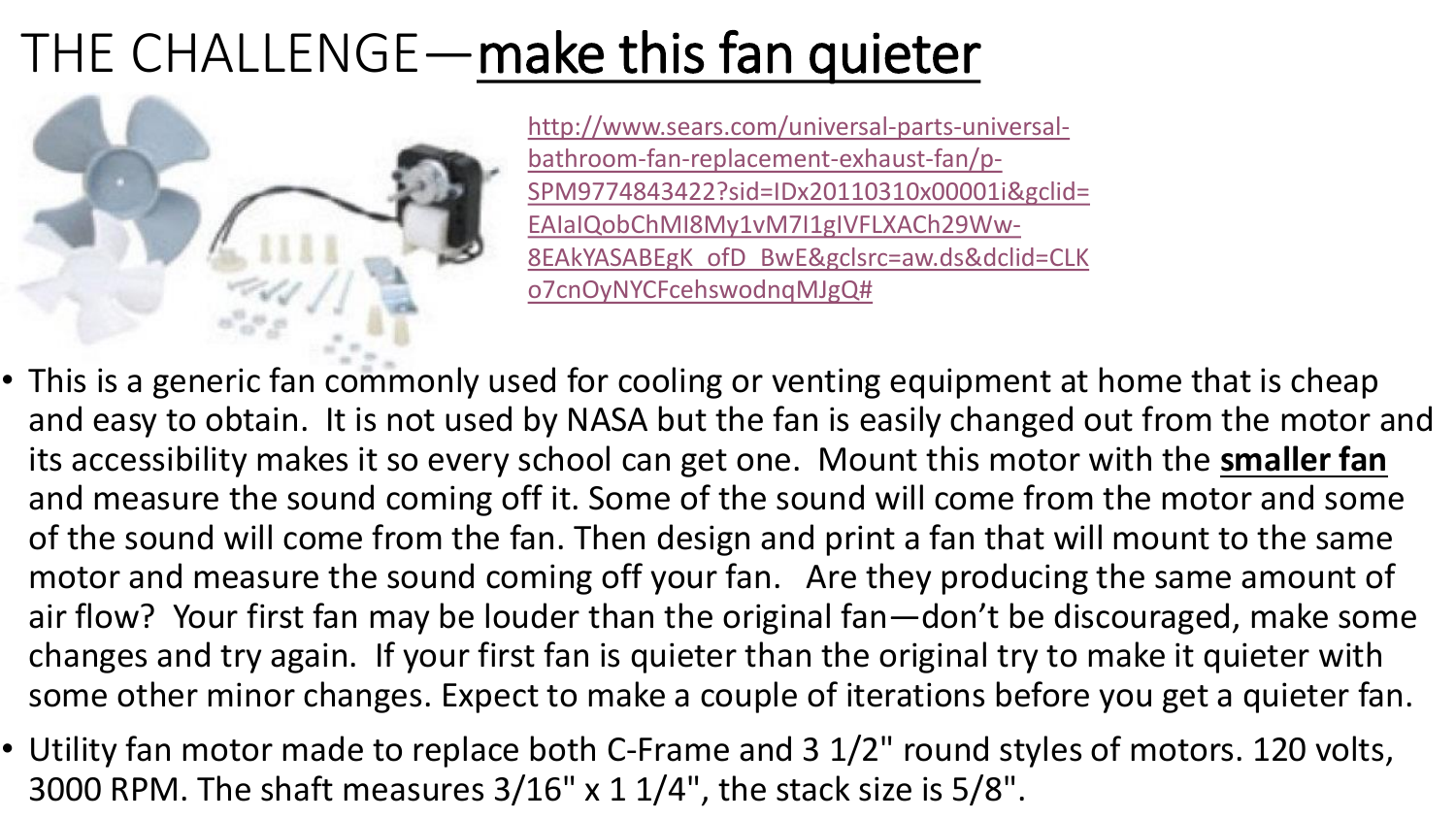### TESTING

Good testing of your fan's sound qualities will need to be consistent from one fan to the next.

Many schools have sound measuring equipment in the physics class. You will probably need to ask around to borrow it for the testing phase. You might also ask the band teacher or the theater department who might have sound measuring equipment.

Place your fan in a PVC pipe and position the microphone in the center of the pipe 6" away from the front of the fan. The link below will give you an idea of how this should look. [http://www.rotosub.com/s\\_products\\_demo.php](http://www.rotosub.com/s_products_demo.php)

The purpose of this video is to demonstrate the testing. This one uses an active noise control system--we are not asking you for that. The pipe doesn't have to be transparent, PVC will work fine. The pipe also helps protect you in the event that your blades break apart for some reason. We only need sound readings from the down wind side.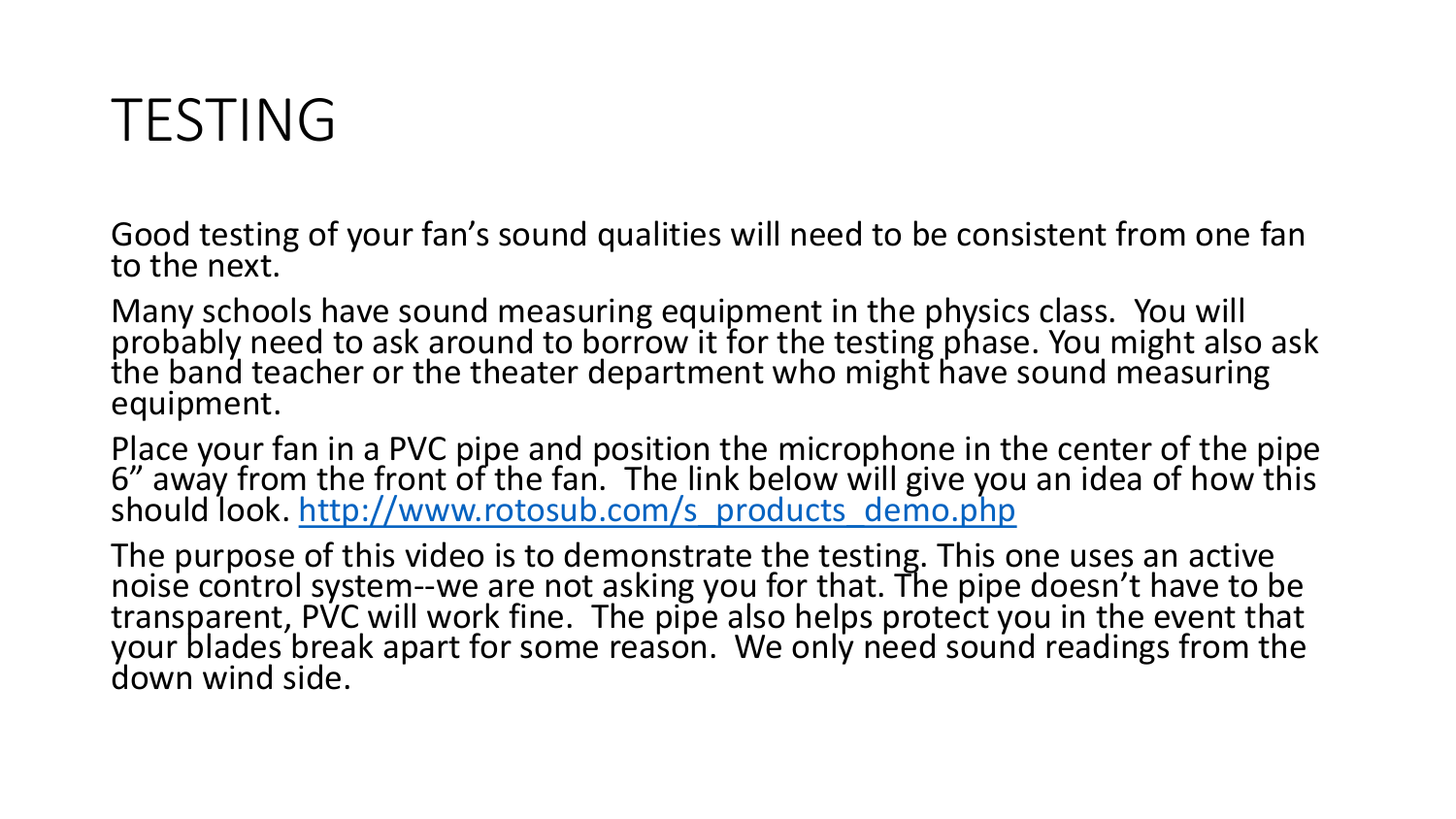# Safety

- Safety—to prevent your fan from coming apart when rotating,
	- make your fan as one piece(no gluing or assembly)
	- solid print not hollow
	- Ensure that your fan is balanced before you spin it up on the motor so you don't vibrate and damage your equipment.